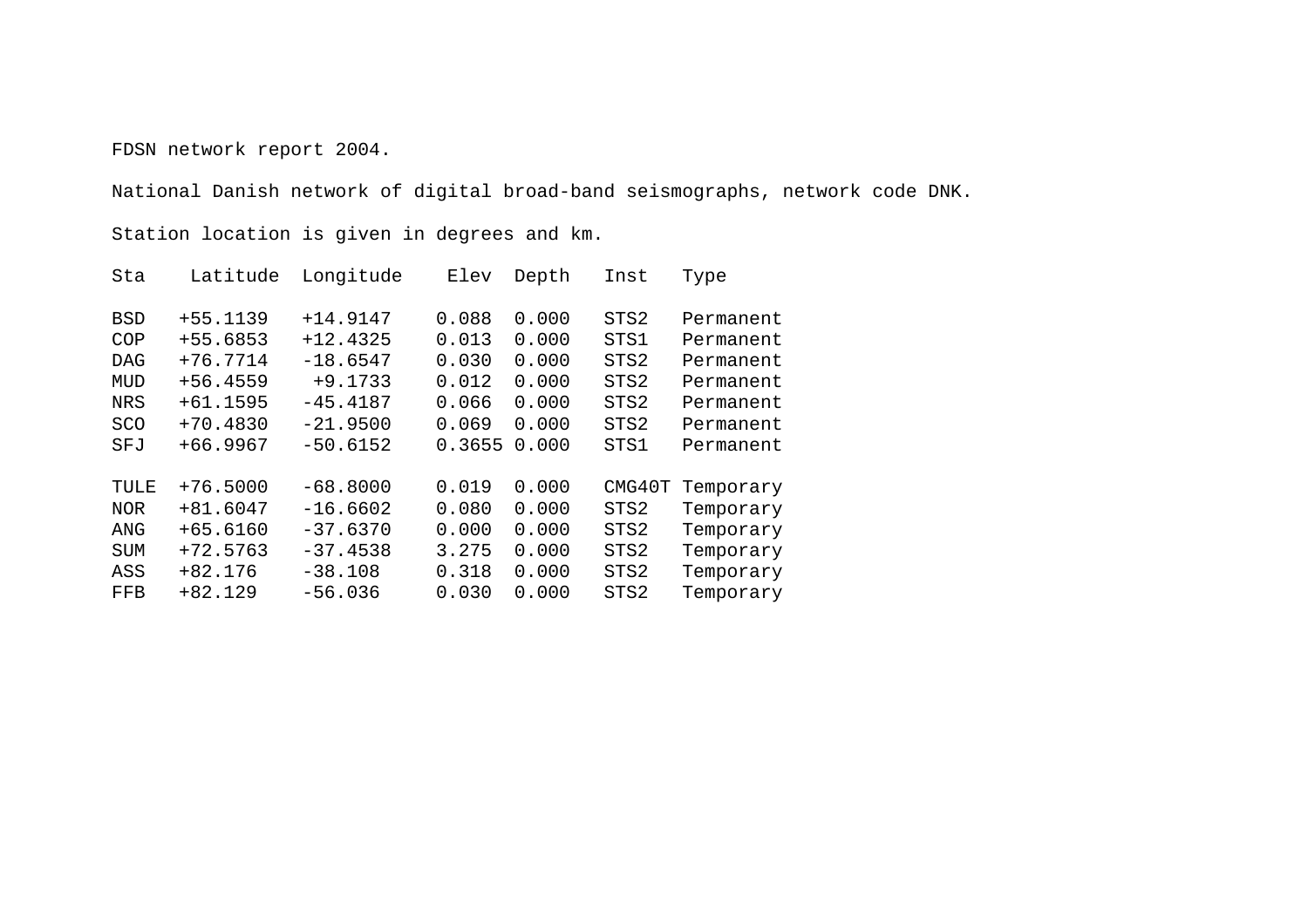Data channels available through AutoDRM: autodrm@geus.dk

| Sta        | Chan Aux   | Latitude   | Longitude  | Elev  | Depth | Hanq   |      | Vang Sample_Rate Inst |      | Ondate     |
|------------|------------|------------|------------|-------|-------|--------|------|-----------------------|------|------------|
| BSD        | HHZ        | $+55.1139$ | $+14.9147$ | 0.088 | 0.000 | $-1.0$ | 0.0  | 100.000000            | STS2 | 2000/05/02 |
| <b>BSD</b> | <b>HHN</b> | $+55.1139$ | $+14.9147$ | 0.088 | 0.000 | 0.0    | 90.0 | 100.000000 STS2       |      | 2000/05/02 |
| BSD        | <b>HHE</b> | $+55.1139$ | $+14.9147$ | 0.088 | 0.000 | 90.0   | 90.0 | 100.000000 STS2       |      | 2000/05/02 |
| COP        | HHZ        | $+55.6853$ | $+12.4325$ | 0.013 | 0.000 | $-1.0$ | 0.0  | 100.000000            | STS1 | 1999/01/01 |
| COP        | <b>HHN</b> | $+55.6853$ | $+12.4325$ | 0.013 | 0.000 | 0.0    | 90.0 | 100.000000 STS1       |      | 1999/01/01 |
| COP        | HHE        | +55.6853   | $+12.4325$ | 0.013 | 0.000 | 90.0   | 90.0 | 100.000000            | STS1 | 1999/01/01 |
| MUD        | HHZ        | $+56.4559$ | $+9.1733$  | 0.012 | 0.000 | $-1.0$ | 0.0  | 100.000000 STS2       |      | 1999/01/01 |
| MUD        | HHN        | $+56.4559$ | $+9.1733$  | 0.012 | 0.000 | 0.0    | 90.0 | 100.000000 STS2       |      | 1999/01/01 |
| MUD        | <b>HHE</b> | $+56.4559$ | $+9.1733$  | 0.012 | 0.000 | 90.0   | 90.0 | 100.000000 STS2       |      | 1999/01/01 |
| NRS        | HHZ        | $+61.1595$ | $-45.4187$ | 0.066 | 0.000 | $-1.0$ | 0.0  | 100.000000            | STS2 | 2000/07/18 |
| NRS        | <b>HHN</b> | $+61.1595$ | $-45.4187$ | 0.066 | 0.000 | 0.0    | 90.0 | 100.000000            | STS2 | 2000/07/18 |
| <b>NRS</b> | <b>HHE</b> | $+61.1595$ | $-45.4187$ | 0.066 | 0.000 | 90.0   | 90.0 | 100.000000            | STS2 | 2000/07/18 |
| SCO        | HHZ        | $+70.483$  | $-21.95$   | 0.069 | 0.000 | $-1.0$ | 0.0  | 100.000000 STS2       |      | 2002/06/20 |
| SCO        | HHN        | $+70.483$  | $-21.95$   | 0.069 | 0.000 | 0.0    | 90.0 | 100.000000 STS2       |      | 2002/06/20 |
| SCO        | <b>HHE</b> | $+70.483$  | $-21.95$   | 0.069 | 0.000 | 90.0   | 90.0 | 100.000000            | STS2 | 2002/06/20 |

Address:

The Geological Survey of Denmark and Greenland - GEUS Dep. of Geophysics, Seismology section Oester Voldgade 10 1350 Copenhagen K Denmark

email: geus[@geus.dk](mailto:geus@geus.dk) [http://www.geus.dk](http://www.geus.dk/)

phone: +45 3814 2000 fax: +45 3814 2050